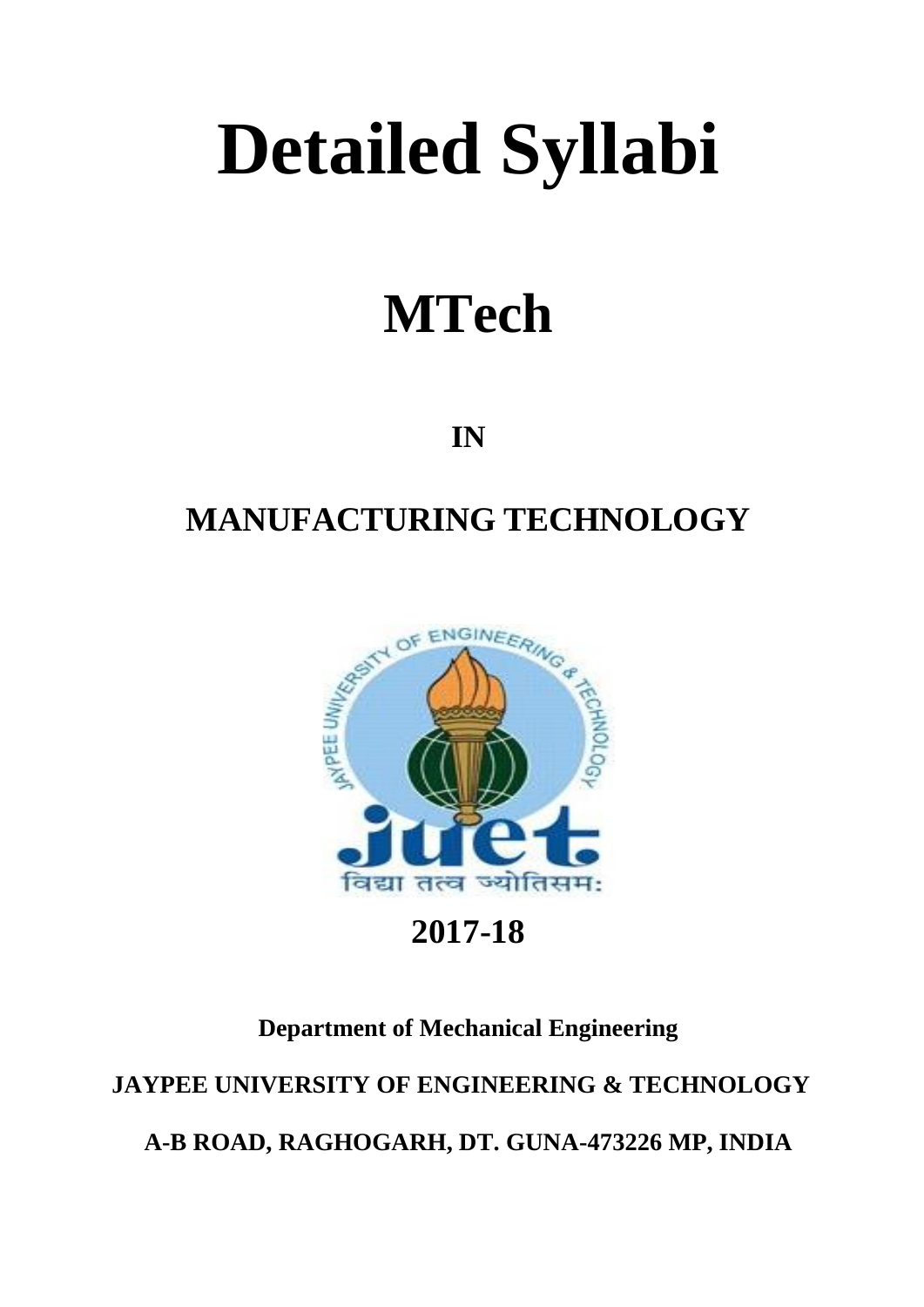## **Master of Technology (M.Tech.) Branch – MEC**

## **(Applicable from 2017 Batch Onwards)**

#### SEMESTER – I (M-1)

| <b>Course Code</b> | <b>Title</b>                                     | <b>Core/Elective</b> | L                | T        | $\mathbf{P}$   | <b>Credits</b> |
|--------------------|--------------------------------------------------|----------------------|------------------|----------|----------------|----------------|
| 14M11ME111         | Analysis and Design of<br><b>Machine Tools</b>   | Core                 | 3                | $\theta$ | $\theta$       | 03             |
| 14M11ME112         | Metal Machining                                  | Core                 | 3                | $\theta$ | $\theta$       | 03             |
| 14M11ME113         | Casting and Welding                              | Core                 | 3                | $\theta$ | $\theta$       | 03             |
| 14M11ME114         | Unconventional<br><b>Manufacturing Processes</b> | Core                 | 3                | $\theta$ | $\Omega$       | 03             |
| 14M17ME172         | Metal Machining Lab                              | Core                 | $\overline{0}$   | $\theta$ | $\overline{2}$ | 01             |
| 14M17ME173         | Casting and Welding Lab                          | Core                 | $\overline{0}$   | $\theta$ | 1              | 01             |
| 14M14ME131-<br>133 | $Electric - I$                                   | Elective             | 3                | $\theta$ | $\theta$       | 03             |
|                    |                                                  |                      | <b>Sub Total</b> |          |                | 17             |

#### SEMESTER – II (M-2)

| <b>Course Code</b> | <b>Title</b>                          | <b>Core/Elective</b> | L                | T        | $\mathbf{P}$   | <b>Credits</b> |
|--------------------|---------------------------------------|----------------------|------------------|----------|----------------|----------------|
| 14M11ME211         | Computer Integrated                   | Core                 | 3                | 0        | $\overline{0}$ | 03             |
|                    | Manufacturing                         |                      |                  |          |                |                |
| 14M11ME212         | Mechanics of Metal Forming            | Core                 | 3                | 0        | $\Omega$       | 03             |
| 14M11ME213         | <b>Additive Manufacturing Process</b> | Core                 | 3                | 0        | $\theta$       | 03             |
| 14M11ME214         | Mechatronics                          | Core                 | 3                | 0        | $\theta$       | 03             |
| 14M17ME271         | Computer Integrated                   | Core                 | $\Omega$         | $\theta$ | 2              | 01             |
|                    | Manufacturing Lab                     |                      |                  |          |                |                |
| 14M17ME272         | <b>Metal Forming Lab</b>              | Core                 | $\Omega$         | 0        | $\overline{2}$ | 01             |
| 14M14ME231-        | $Elective - II$                       | Elective             | 3                | 0        | $\overline{0}$ | 03             |
| 233                |                                       |                      |                  |          |                |                |
|                    |                                       |                      | <b>Sub Total</b> |          | 17             |                |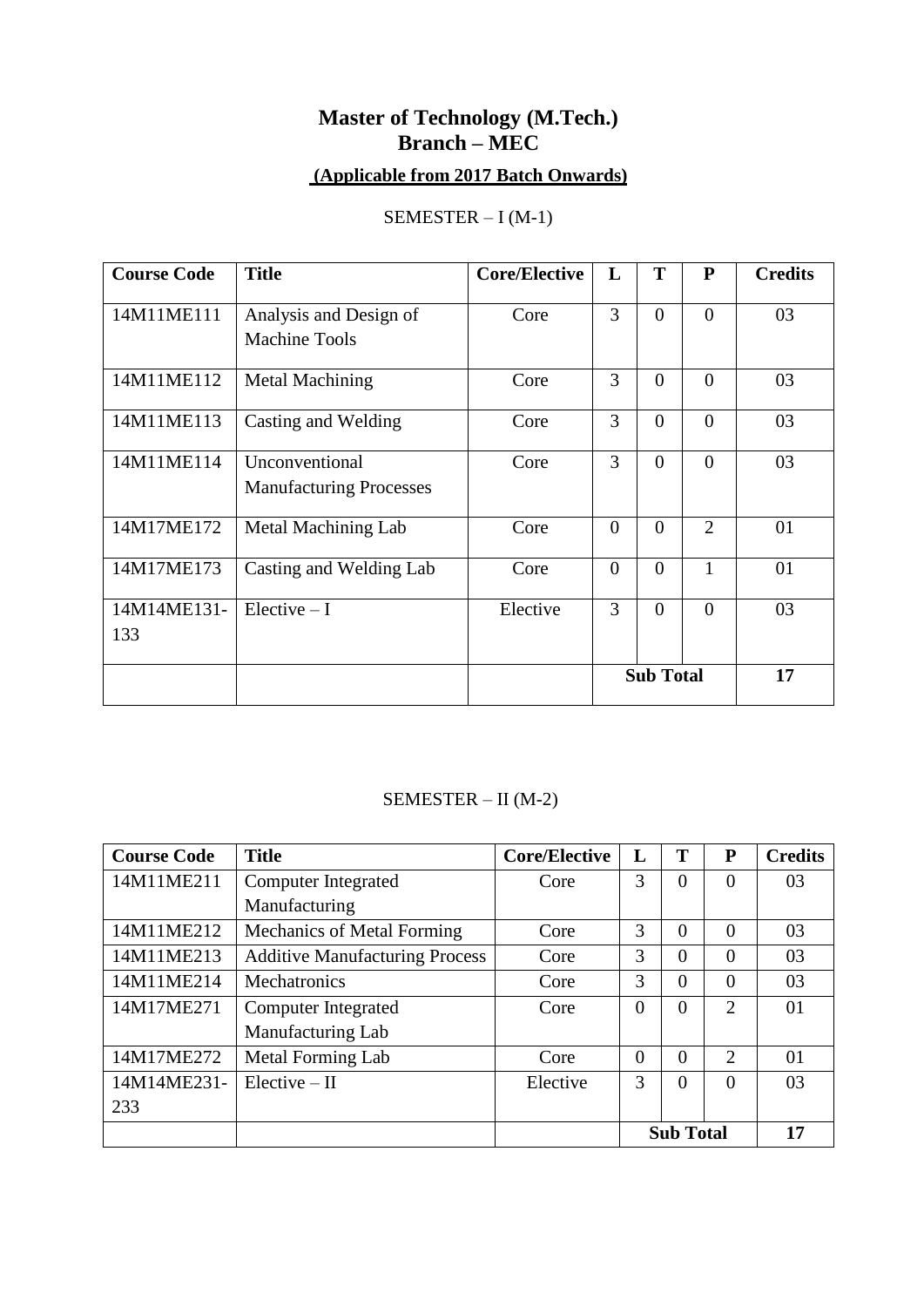#### SEMESTER – III (M-3)

| <b>Course Code</b> | <b>Title</b>                     | <b>Core/Elective</b> | L                | т              | P        | <b>Credits</b> |
|--------------------|----------------------------------|----------------------|------------------|----------------|----------|----------------|
| 14M14ME331-        | $Elective - III$                 | Elective             | 3                | $\Omega$       | $\Omega$ | 03             |
| 334/15M14ME338     |                                  |                      |                  |                |          |                |
| 14M14ME335-        | $Electric - IV$                  | Elective             | 3                | $\overline{0}$ | $\theta$ | 03             |
| 337                |                                  |                      |                  |                |          |                |
| 14M19ME391         | Seminar I                        | Core                 |                  | $\Omega$       |          | 02             |
| 14M19ME392         | Dissertation Part I <sup>*</sup> | Core                 |                  | $\Omega$       | 24       | 12             |
|                    |                                  |                      | <b>Sub Total</b> |                | 20       |                |

\*The research work of Dissertation Part I is continued in the 4th semester.

#### SEMESTER – IV (M-4)

| <b>Course Code</b> | <b>Title</b>                      | <b>Core/Elective</b> | L                | m        |    | <b>Credits</b> |
|--------------------|-----------------------------------|----------------------|------------------|----------|----|----------------|
| 14M14ME431/        | $Electric-V$                      | Elective             | 3                | $\theta$ |    | 03             |
| 14M14CL452         |                                   |                      |                  |          |    |                |
|                    | $Electric - VI$                   | Elective             | 3                |          |    | 03             |
| 14M19ME491         | Seminar II                        | Core                 |                  |          |    | 02             |
| 14M19ME492         | Dissertation Part II <sup>®</sup> | Core                 | $\Omega$         |          | 28 | 14             |
|                    |                                   |                      | <b>Sub Total</b> |          | 22 |                |

\*The research work in Dissertation Part I is continued in Dissertation Part II. The evaluation of dissertation Part II is done on the basis of the work done in both the semesters.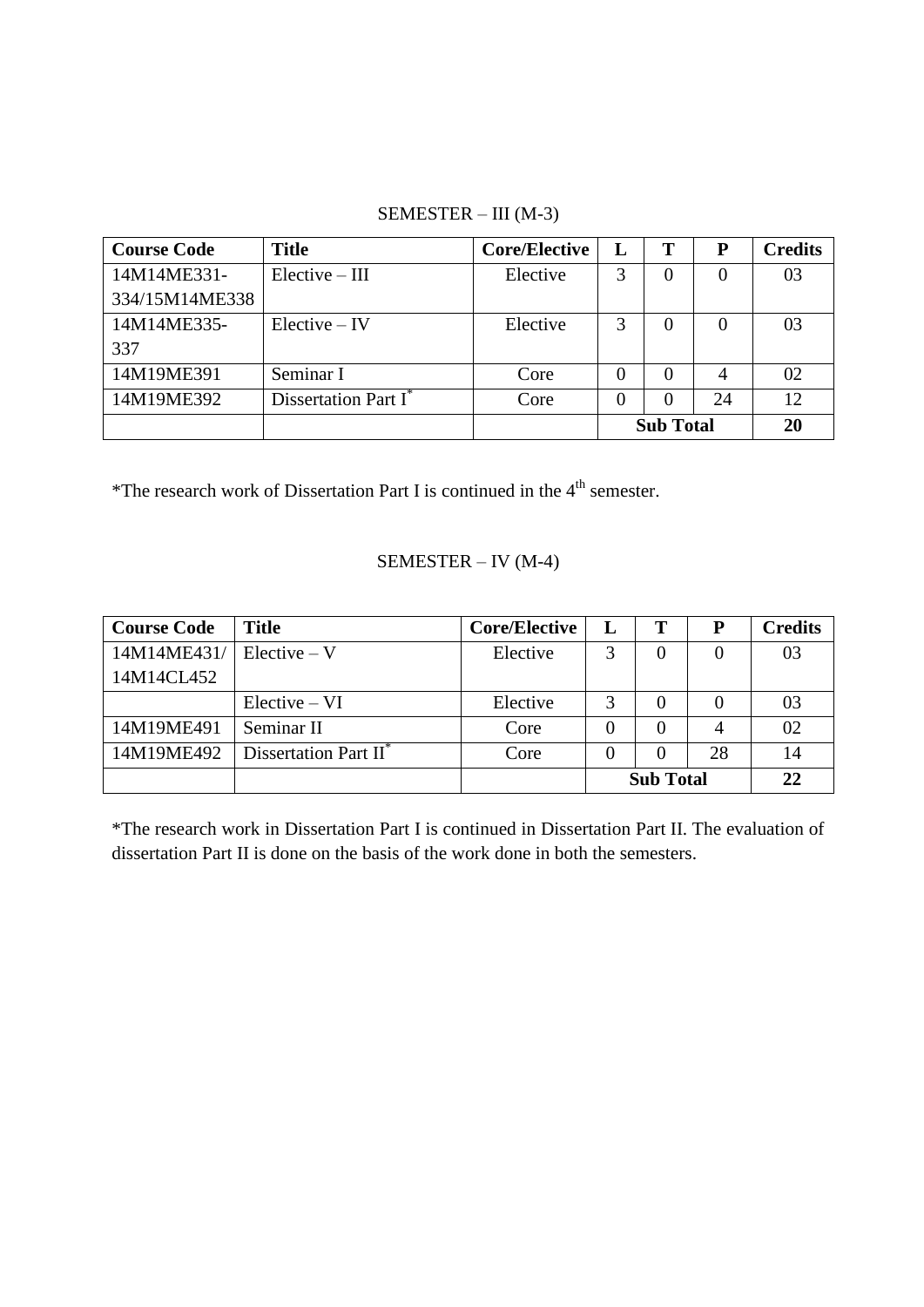#### **LIST OF DEPARTMENT ELECTIVES**

|                  | Code       | <b>Subject</b>                                            |
|------------------|------------|-----------------------------------------------------------|
|                  | 14M14ME131 | <b>Industrial Inspection and Quality Control</b>          |
| $Electric - I$   | 17M14ME131 | <b>Welding Metallurgy</b>                                 |
|                  | 14M14ME133 | Tool and Die Design                                       |
| $Electric - II$  | 17M14ME231 | Design of Experiments                                     |
|                  | 14M14ME232 | <b>Experimental Mechanics and Non-Destructive Testing</b> |
|                  | 14M14ME233 | <b>Advanced Materials Technology</b>                      |
|                  | 14M14ME331 | Hydraulic and Pneumatic Control System                    |
|                  | 14M14ME332 | Micro-Fabrication                                         |
| $Electric - III$ | 14M14ME333 | Robotics and Automation                                   |
|                  | 14M14ME334 | <b>Operations and Supply Chain Management</b>             |
|                  | 15M14ME338 | Modelling and Optimization Techniques in Engineering      |
|                  | 14M14ME335 | Laser Beam Machining                                      |
| Elective - IV    | 14M14ME336 | <b>Advanced Composite Materials</b>                       |
|                  | 14M14ME337 | Computer Aided Design and Drafting                        |
|                  | 14M14ME431 | <b>Finite Element Analysis</b>                            |
| Elective $-V$    | 14M14CL452 | <b>Environmental Engineering</b>                          |
|                  | 14M14CI132 | Artificial Intelligence in Manufacturing                  |
|                  | 14M14ME432 | Concurrent Engineering                                    |
| Elective - VI    | 14M14MA432 | <b>Optimization and Statistical Methods</b>               |
|                  | 14M14ME433 | Advanced Metrology and Computer Aided Inspection          |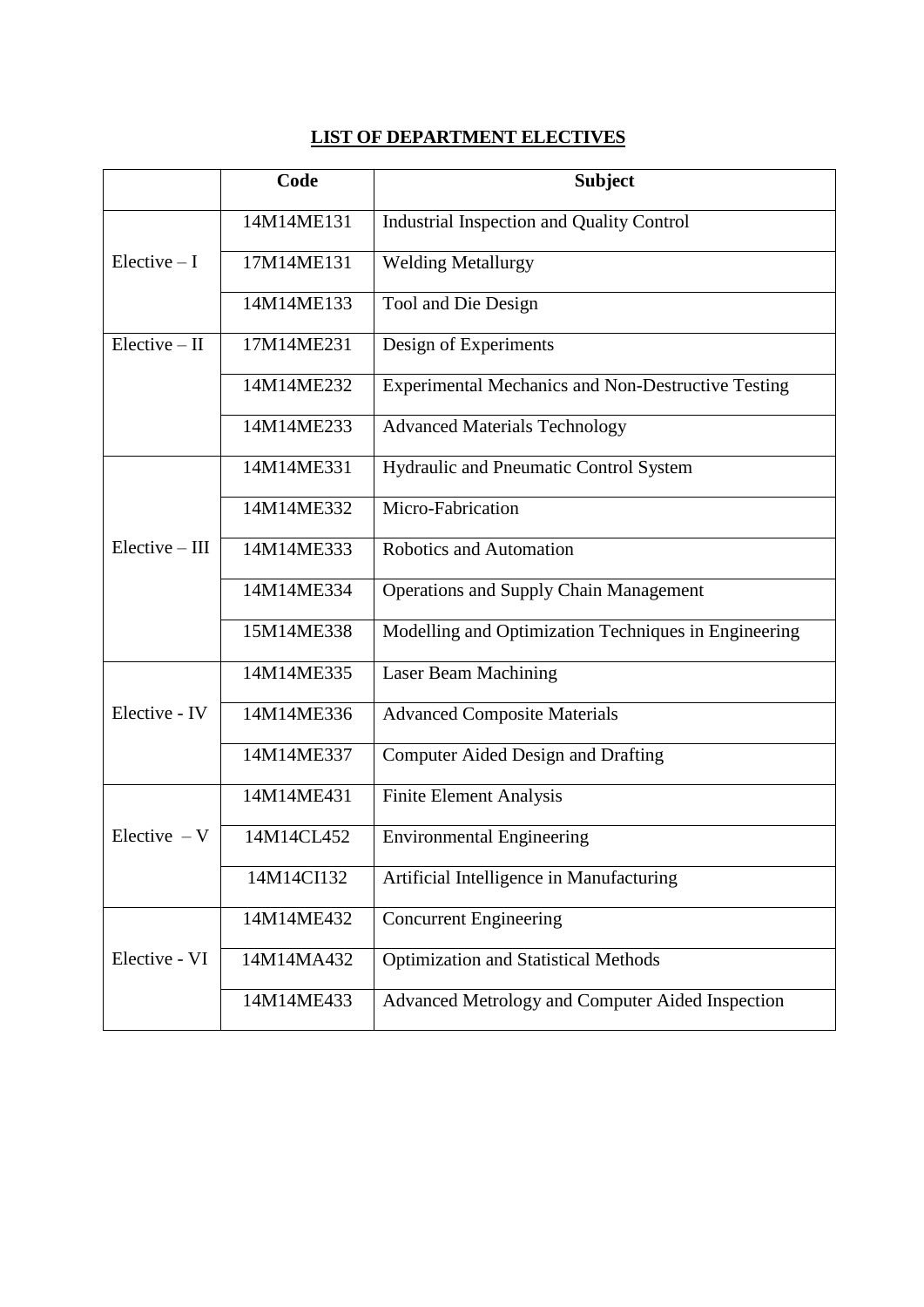#### **Year/Sem: Ist Year/Ist Sem**

#### **14M11ME111 Analysis and Design of Machine Tools**

Introduction to machine tools, Design of Machine Tool: Design of Machine tool drives, Design of Kinematic Schemes of Machine Tools, Design of kinematic schemes used in modern machine tools drives, Design and Analysis of Machine Tool Structures, Static and dynamic testing of machine tools.

#### **14M11ME112 Metal Machining**

Mechanics of Metal Cutting, Thermal Aspects of Machining. Cutting fluids, Tool Wear, Tool Life. Machinability, Economics of Machining. Abrasive Processes, Vibrations in Cutting. Introduction to Modern Machining Processes.

#### **14M11ME113 Casting and Welding**

**Castings :** Mechanism of Solidification, Design Principles of Gates, Runners and Risers. Design of Casting, Iron-Carbon Equilibrium Diagram, TTT Curves. **Welding:** Theory of fusion and pressure welding, flow and distribution of heat in welding, Weldability.

#### **14M11ME114 Unconventional Manufacturing Processes**

Introduction to Unconventional Manufacturing Processes, Working principle AJM, AWJM, USM, EDM, EBM, LBM, PAM, IBM, ECM, ECG, CHM, etc. Hybrid Machining process. High Velocity Forming Process, Formability criteria.

#### **14M17ME172 Metal Machining Lab**

| S.No. | Name of Experiments                                                                  |
|-------|--------------------------------------------------------------------------------------|
|       | Determine the shear plane angle and shear strain of a work piece on shaper           |
| 2.    | To determine the roughness in a specimen                                             |
| 3.    | Optimization of current to overcome the taper obtains during EDM drilling<br>process |

#### **14M17ME173 Casting and Welding Lab**

| $S$ No | <b>Name of Experiment</b>                             |
|--------|-------------------------------------------------------|
|        | To design a wooden pattern for casting of cast iron   |
|        | Making a wooden pattern designed in Experiment No. 1. |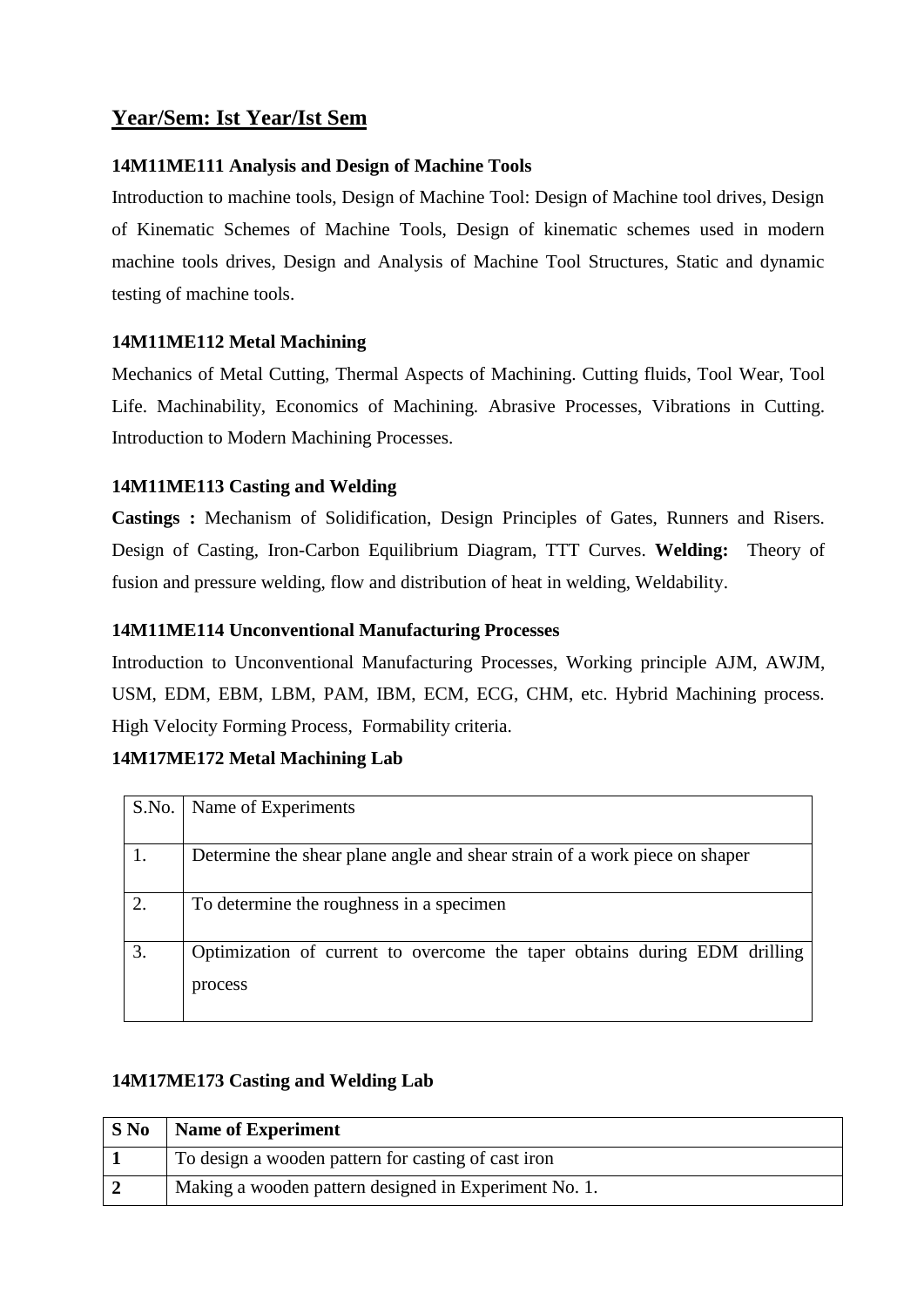| 3                | Preparing butt joint of two steel plates using manual Metal Arc Welding (MMAW)             |
|------------------|--------------------------------------------------------------------------------------------|
| $\boldsymbol{4}$ | Preparing lap joint of steel plates using Oxy Acetylene Gas welding.                       |
|                  | To cut steel sheets of different thicknesses with the help of an oxy-acetylene gas cutting |
| $\theta$         | To determine the hardness of Heat Affected Zone produced by welding and cut steels         |
|                  | using oxy acetylene flame by Rockwell hardness tester.                                     |

#### **14M14ME131 Industrial Inspection and Quality Control**

Concept of Quality, Quality Function, Quality Traits, Quality Characteristics, Inspection Inspection Planning, Measurement Errors, Objectives of Inspection, Floor / Patrol Inspection, Centralized Inspection, Process Inspection, Final Inspection, Difference between Inspection & Quality Control. Quality Assurance Importance, Quality Control and Management System, Analysis of Process Capability.

#### **17M14ME131 Welding Metallurgy**

Introduction to welding and joining processes: Introduction to consolidation processes, Classification of welding processes, some common concerns, types of fusion welds and types of joints, physics of welding arc, Arc maintenance and arc characteristics, arc efficiency, welding power source. Heat flow - temperature distribution-cooling rates - influence of heat input, joint geometry, plate thickness, preheat, significance of thermal severity number. Fundamentals of physical metallurgy: Need, phase diagrams: Fe-C, Al-Cu, Cu-Zn system, phase transformations in Fe-C system, TTT diagram, CCT diagram, carbon equivalent, Schaffer diagram, relevance of above in welding. Solidification of weld metal: Principle of solidification of weld metal, modes of solidification, effect of welding parameters on weld structure, grain refinement principle of weld metal, method of weld metal refinement, inoculation, arc pulsation, external excitation. Heat affected zone and weld metal: Transformations in HAZ of steel, factors affecting changes in microstructure and mechanical properties of HAZ, reactions in weld pool- gas metal reaction, slag metal reaction. Metallurgical issue in weld joint: Mechanisms, causes and remedy of cold cracking, solidification cracking, nonmetallic inclusions, lamellar tearing, hydrogen damage, banding, segregation.

#### **14M14ME133 Tool and Die Design**

Design of Cutting Tools, Chip breakers and their design. Multipoint Cutting Tools: Classification and specification, nomenclature, Design of drills, milling cutters, broaches, Design of Dies for Bulk metal Deformation-Wire Drawing, Extrusion, Forging and Rolling; Design of Dies for Sheet metal, Design of Dies used for Casting and Moulding, Powder Metallurgy die design.

#### **Year/Sem: Ist Year/ IInd Sem**

#### **14M11ME211 Computer Integrated-manufacturing**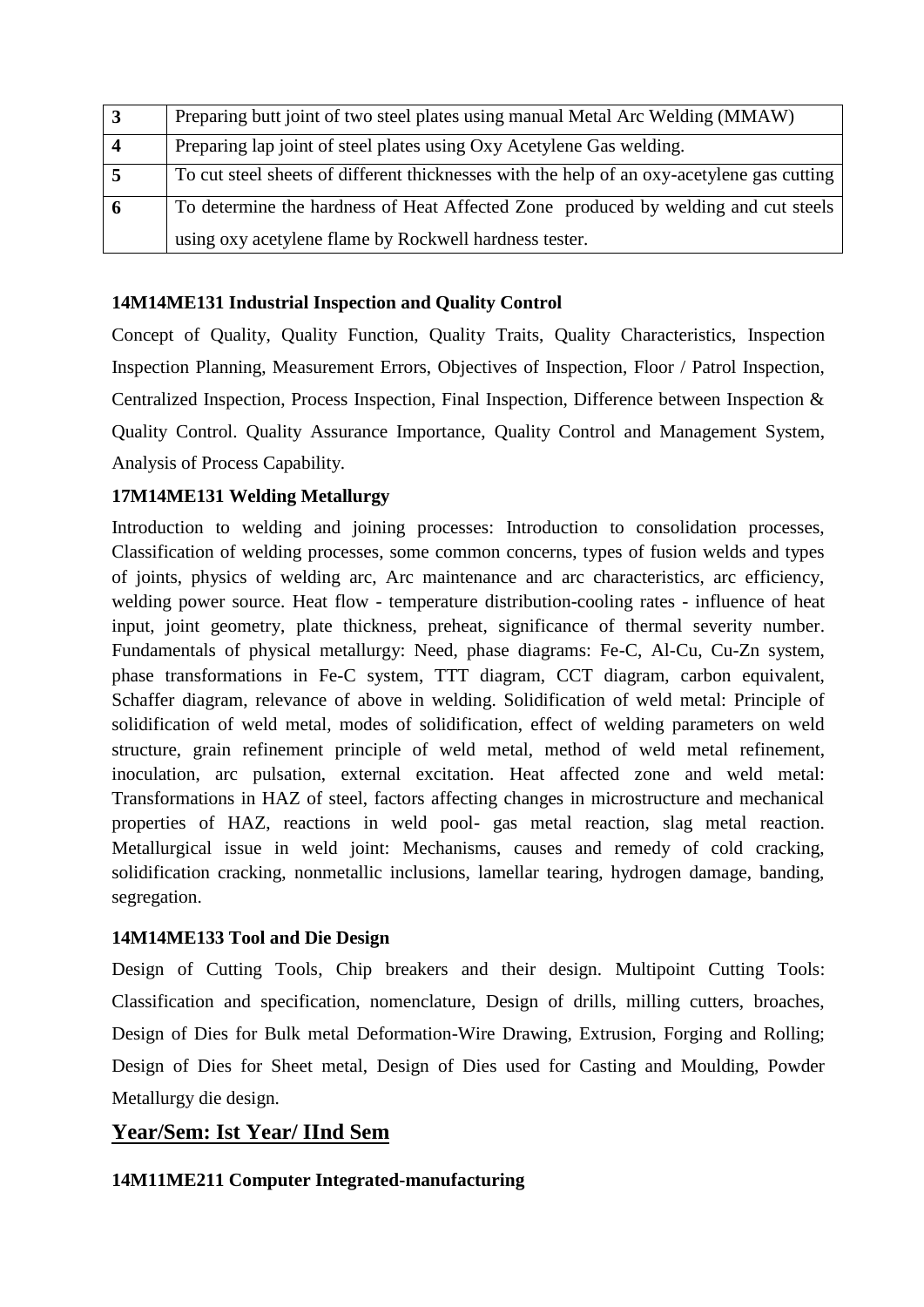Automation strategies, levels of automation, Introduction to NC, CNC and DNC and Computer integrated manufacturing, CIM wheel, components of CIM. Part programming: Flexible Manufacturing System, Automated Material Handling and AS/RS, Robotics and Automated Inspection & Testing: introduction to robot programming, Manufacturing Support System

#### **14M11ME212 Mechanics of Metal Forming**

Analysis of Stress and Strain, General Equations of Elasticity, Plastic deformations, Theories of Plasticity. Modeling Techniques: slip line slab, Upper Bound and FEM. Mechanics & Analysis of Manufacturing Processes, Analysis of Die failure in Metal Forming.Strain, Strain rates and thermal effects in metal forming.

#### **14M11ME213 ADDITIVE MANUFACTURING PROCESS**

Additive Manufacturing (AM), Medical AM and Rapid Tooling, Rapid manufacturing: Different applications of AM for directly making end-use parts – industrial applications, utilizing porous property. Mass Data validity checks for AM, Reverse Engineering (RE), Need for RE, Three phases in the generic RE process – scanning, point processing and geometric modeling.

#### **14M11ME214 Mechatronics**

Introduction to Mechatronics System, Elements of Data Acquisition System. Actuators, Sensors & Transducers: Fluid Power and Electrical Actuators-Piezoelectric Actuator; Sensors for position, motion, force and temperature-Flow sensors-Range sensors-Ultrasonic sensors-Fibre Optic Sensors-Magnetostrictive transducer-Selection of Sensors. Time Delays-Measures of System performance; Microprocessors, Micro-controllers and Programmable Logic Controllers-Components-PLC programming.

#### **14M17ME271 Computer Integrated Manufacturing Lab**

XL Turn Machine:

- 1. Write a manual part program for Linear and Circular Contour (G01, G02, and G03) operation for the component.
- XL Mill Machine:
- 2. Write a manual part program for Contouring (G01, G02, and G03) operation (Linear & Circular Interpolation) for the component.
- 5-axis and 6-axis Robot:
- 3. Write a program for pick and place operation for 5-axis robot

#### **14M17ME272 Metal Forming Lab**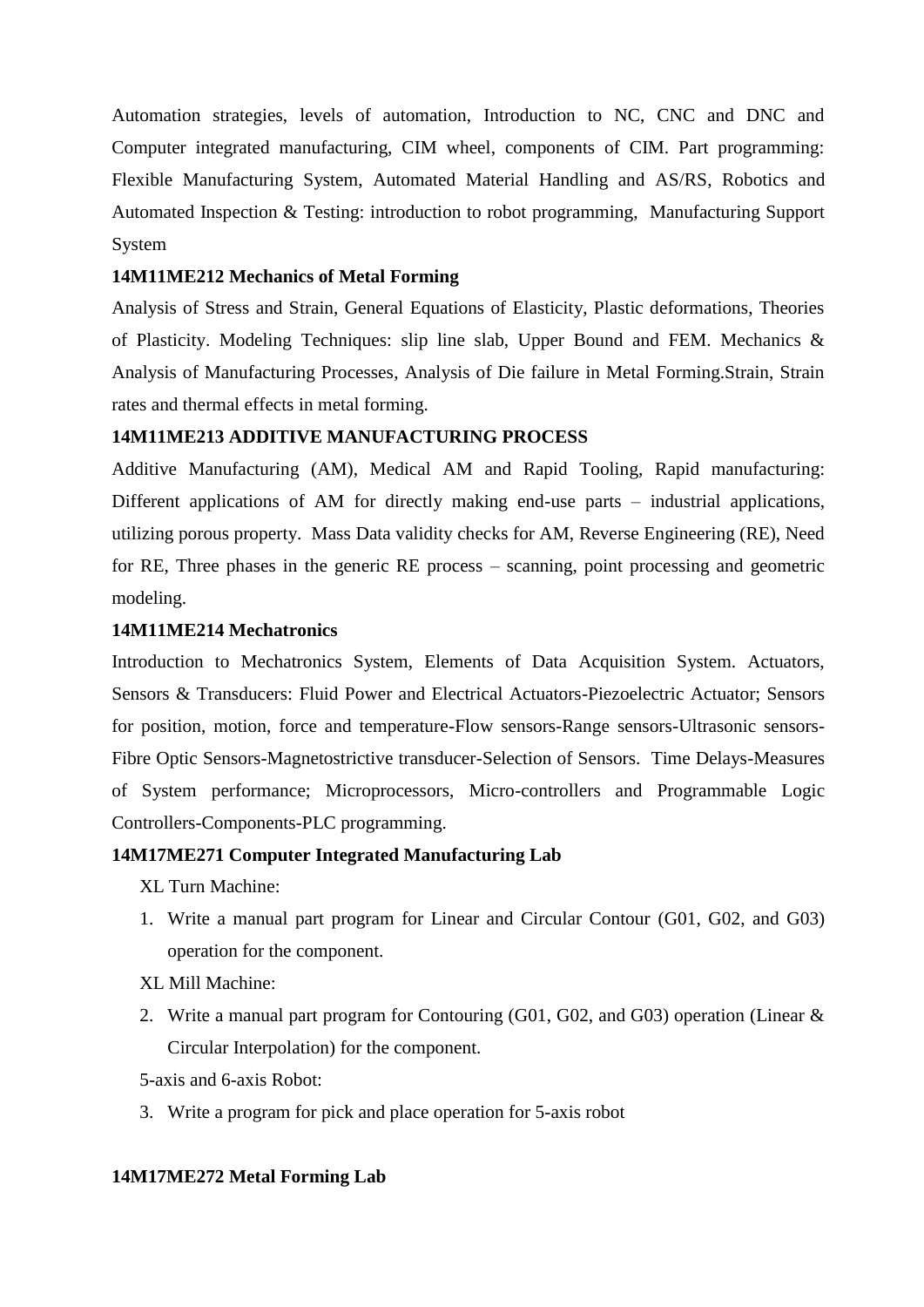| Sr. No. | <b>Name of Experiment</b>                                                                                        |
|---------|------------------------------------------------------------------------------------------------------------------|
| 1.      | To study the UTM and perform the tensile test on given specimen                                                  |
| 2.      | To perform compression test on UTM.                                                                              |
| 3.      | To study the effects of material properties (ductility, types,<br>strength) on the springback and bending force. |
| 4.      | To compare formability of sheet metals using Erichsen Cupping<br>test.                                           |

#### **17M14ME231 Design of Experiments**

Basic Concepts: Fundamentals of experimental design, Selection of an appropriate design, Criteria for evaluation, Factors and levels, Review of statistical inference, Importance of optimized design, Functional design, Parametric design Single Factor Experiments: Introduction to one parameter at a time study,Analysis of variance (ANOVA), total sum of Squares, mean sum of the square, degree of freedom, calculation of p-value and f-value, physical significance of p-value and f-value, Randomized block design, Randomized incomplete block design. Factorial Design: Introduction to factorial design, types of factorial design, two way analysis of variance, Fixed, Random and Mixed models, Expected mean square rules. Response Surface Methodology (RSM) – Introduction to RSM, Central composite designs (CCD), Central Composite Rotary Design (CCRD), number of experiments required in RSM, Box-Behnken design, The method of steepest ascent, response surface designs, Statistical regression techniques, fitting of regression models. Robust Parameter Design: Steps in designing performance in to a product, Taguchi's definition of quality, Loss functions in quality, Orthogonal arrays, Types of Orthogonal arrays, selection of orthogonal array (OA), Orthogonal arrays vs. classical statistical experiments, Graphic evaluations of main effects, Selecting factors for Taguchi Experiments, Concept of S/N Ratios – its significance in robust design. Applications of RSM in Engineering, Case studies of S/N ratios in optimization, Identifying control and noise factors, Applications of Robust parameter design methodology.

#### **14M14ME232 Experimental Mechanics and Non-Destructive Testing**

Experimental Mechanics, Interferometry, Holography, Moire fringe and their application in stress analysis, strain gauges and transducers, Modern NDE methods of flaw detection.

#### **14M14ME233 Advanced Materials Technology**

Review of Mechanical Behavior of Materials, Griffith's theory of failure, Creep mechanisms, Diffusion coating, Electroplating and Electroforming Advanced Heat Treatment of Materials, Super alloys-Refractory materials-Ceramics and their applications.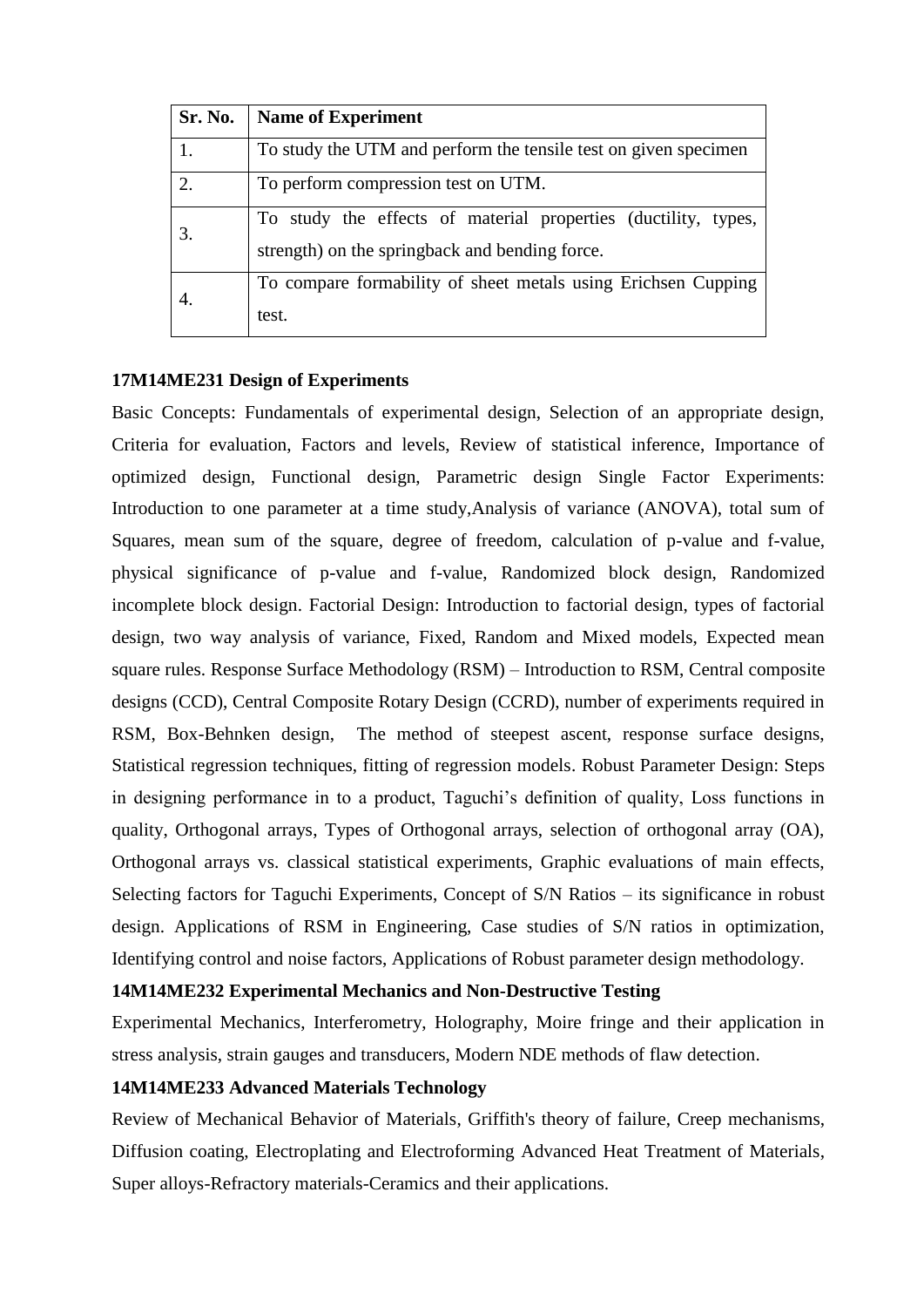#### **Year/Sem: IInd Year/IIIrd Sem**

#### **14M14ME331 Hydraulic and Pneumatic Control System**

Introduction to oil hydraulics and pneumatics, Hydraulic control, Electro hydraulic servomechanisms, Nonlinearities in control systems, Basic configurations of hydraulic power supplies, Development of single and multiple actuator circuits, Valves for logic functions; Time delay valve.

#### **14M14ME332 Micro-fabrication**

Introduction, Micrometrology and Materials Characterization, Simulation of Microfabrication processes, Moulding and Stamping. Structures, Structures by Deposition, Tools for Microfabrication, Integrated Processing.

#### **14M14ME333 Robotics and Automation**

Fundamentals of Automation: Strategies and economics, Manufacturing systems, Flexible Manufacturing Systems, Group Technology, Computer - Integrated Manufacturing systems, Programming languages, Work cell control Robot sensors, Robot applications.

#### **14M14ME334 Operations and Supply Chain Management**

Forecasting, Facility layout and location. Capacity and aggregate planning, Outsourcing and transportation, Distribution and logistics in supply chains, Information technology in supply chain.

#### **14M14ME335 Laser Beam Machining**

Lasers for Machining: Properties, Generation of laser beam, Basics of Laser Machining: Laser processing of materials and process capabilities, Laser processing of materials and process capabilities, Laser Micromachining.

#### **14M14ME336 Advanced Composite Materials**

Fibers and matrices, various composites, Stress-strain distribution at fibre ends, Thermal stresses and curing stresses, Failure modes of fiber composites, Manufacturing techniques of composites, Current and potential applications of composites.

#### **14M14ME337 Computer Aided Design and Drafting**

Computer aided design, Computer representation drawing and diagrams, Representation of Curves, Techniques for visual realism: hidden line removal, surface removal Entity manipulation and data storage: manipulation of model, object transform, mirror transformation,Data Structure and Interactive Modeling, Object oriented representation.

#### **15M14ME338 Modelling and Optimization Techniques in Engineering**

Introduction : need for modelling and optimization of manufacturing processes, constrained optimization methods, Design of experiments, statistical regression techniques, fitting of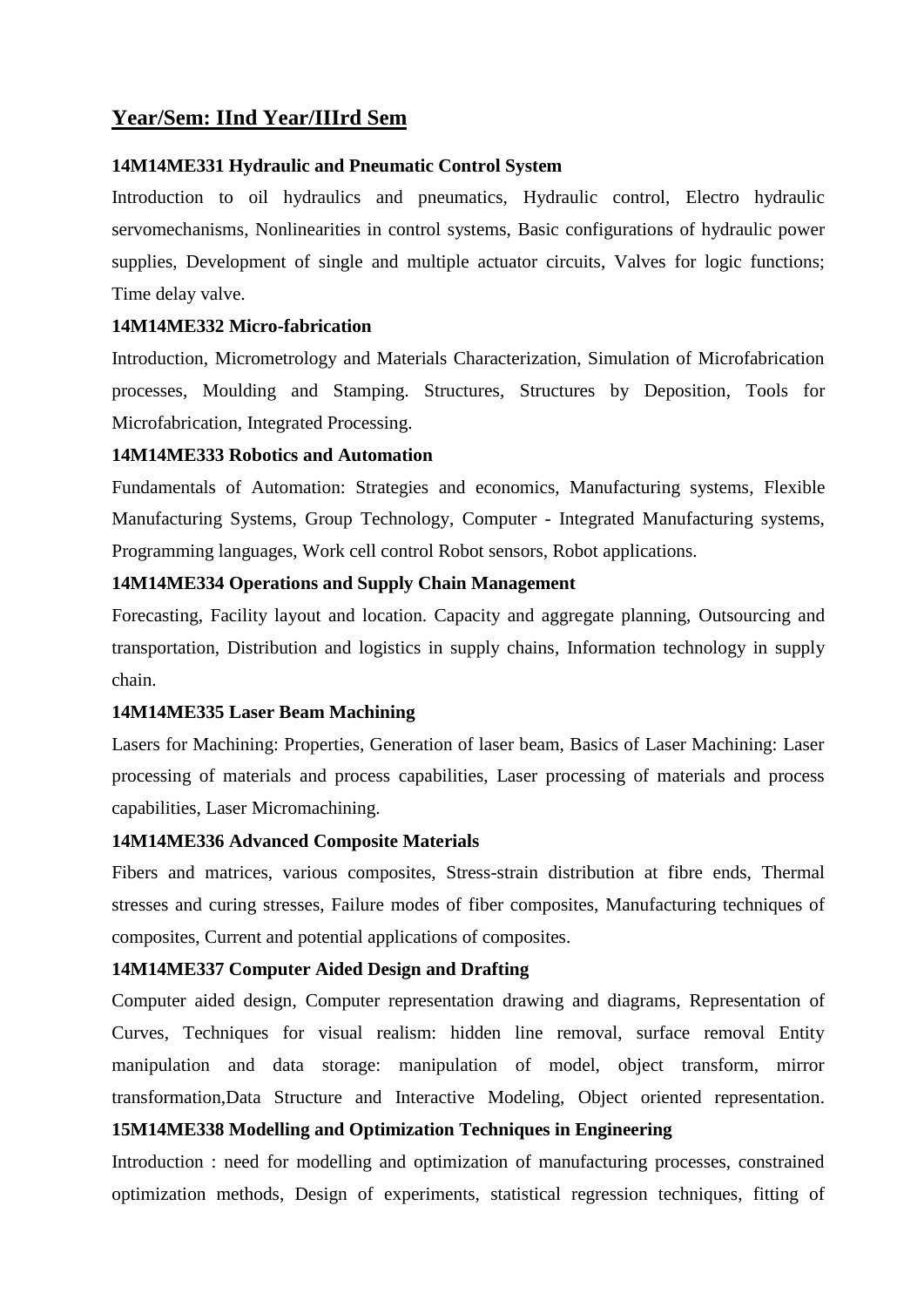regression models, grey relational analysis (gra), Meta-heuristics: genetic algorithms, simulated annealing, tabu search, particle swarm optimization, ant colony optimization and bee algorithms.

#### **Seminar I 14M19ME391**

The Seminar-I is an independent course, not related to Dissertation Part-I. The student is expected to give clear and concise oral presentations in the three evaluations.

#### **14M19ME392 Dissertation Part I**

The objective of Dissertation Part-I is to promote a systematic understanding of the knowledge, critical awareness of current problems, originality in the application of knowledge and the quality of work.

#### **Year/Sem: IInd Year/IVth Sem**

#### **14M14ME431 Finite Element Analysis**

Introduction: Basic concepts – steps involved in finite element analysis, Finite element analysis of fluid mechanics and heat transfer problems, Bending of beams, Eigen value and time dependent problems, Finite element error analysis – Automatic mesh generation.

#### **14M14CL452 Environmental Engineering**

The Multidisciplinary nature of environmental studies, Environmental standards & Quality, Sustainable building, Policy and law: Environmental Laws & Regulations (Different Acts – Environmental Protection Act, Air and Water Acts, Wildlife and Forest Acts), National Environmental Policy, Case studies, Explore the surrounding flora & fauna.

#### **14M14CI132 Artificial Intelligence in Manufacturing**

Introduction: Artificial Intelligence, Knowledge Sources: Knowledge Sources, Expert System Languages: Expert System Languages - ES Building Tools or Shells; Typical examples of Shells. Expert System software for manufacturing applications in CAD, CAPP, MRP, Adaptive control. Linking expert systems to other software, Case studies of typical applications in tool selection.

#### **14M14ME432 Concurrent Engineering**

Fundamentals of concurrent engineering, Introduction to various integrating mechanisms, Forming of concurrent engineering team, Quality By Design, Design For Manufacturability: Virtual manufacturing, Value engineering analysis and techniques, Rapid Prototyping, Design for serviceability, Design for maintainability and economics.

#### **14M14MA432 Optimization and Statistical Methods**

Functional and externals, functional spaces, Euler equation, Natural boundary and transition conditions, Lagrange's equations of motion, Statistical models : random variables, probability